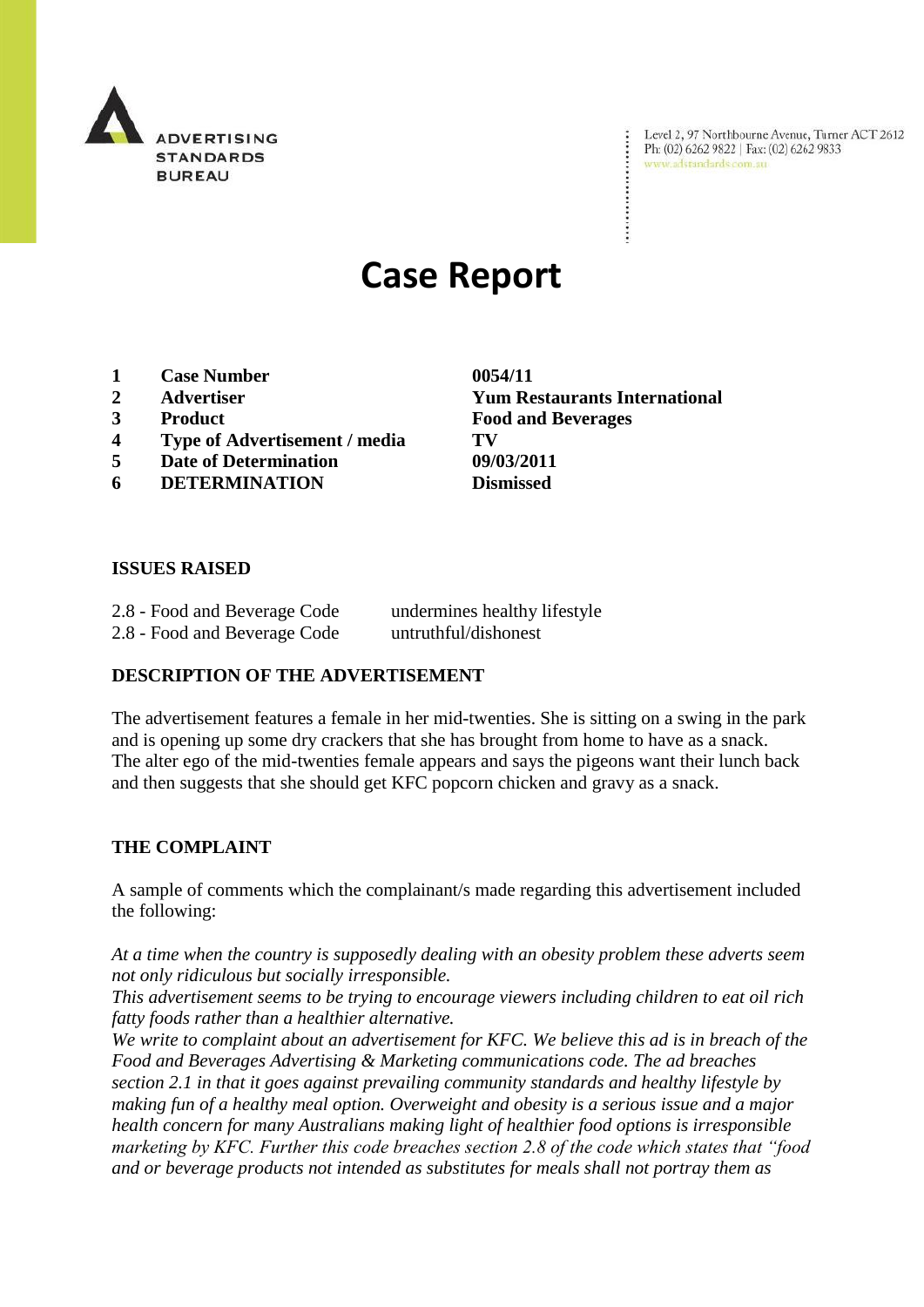*such". This ad implies to viewers that the young women should replace her lunch with an unhealthy snack alternative of popcorn chicken and gravy.*

*I objected to this ad because one girl is being teased for having a healthy lunch and being told she should instead eat KFC. I feel as though this might give the impression to girls (and other people) that it is okay to tease about this and to use peer pressure to encourage a friend to make a bad food choice (KFC nuggets and gravy is not a good lunch choice). I think this is different to other ads that might comment on how delicious or tasty KFC is but this ad encourages the girl to throw out her good lunch for junk food. It is particularly bad as it targets a vulnerable group (young women). For example KFC has a similar ad with two men fixing a pool in the backyard and when one of the men finds out that it is 'meatloaf night' he suggests that they get KFC instead - this ad doesn't seem quite so bad as it is targeting adults.*

## **THE ADVERTISER'S RESPONSE**

Comments which the advertiser made in response to the complainant/s regarding this advertisement include the following:

## *RELEVANT PROVISIONS*

*Your letter states that the Advertisements will be considered by reference to:*

*1. Section 2.4, AANA Advertiser Code of Ethics; and*

*2. Section 2.8, AANA Advertiser Code of Ethics;*

*AANA Code of Ethics (the Code)*

*Section 2 of the Code has been cited as relevant. More specifically, sections 2.4 and 2.8 as they relate to Advertising or Marketing Communications to Children and food and beverages respectively. Section 2.4 (Advertising or Marketing Communications to Children) The Code provides that Advertising or Marketing Communications to Children are those communications which, having regard to the theme, visuals and language used, are directed* 

*primarily to Children. Children are those persons 14 years old or younger.*

*None of the advertising techniques used in either Advertisement could in any way be considered to be directed primarily to Children. The Dinner Advertisement is aimed at married men while the Snack Advertisement is aimed at young adults.*

*This provision does not apply and neither of the Advertisements breaches the Code. Section 2.8 (food and beverages) and the AANA Food and Beverages Advertising and Marketing Communications Code (the F&B Code)*

*Neither of the Advertisements breaches the Code or the F&B Code.*

*Both Advertisements are a light-hearted message about treating yourself and providing variety both at meal time and for snacks. Neither Advertisement was intended to offend. More specifically, in the Dinner Advertisement we're not informed of the composition or size of the meat loaf meal and as such we are unable to make any comparison between the meals being considered and KFC.*

*The Snack Advertisement does not relate to a sandwich, but rather dry crackers. The Snack Advertisement provides the message that dry crackers are bland in flavour. KFC is broadly consumed by the Australian community. Our products meet the prevailing standards of the Australian community in respect of food. In this regard, we believe that the Australian community prioritises balance.*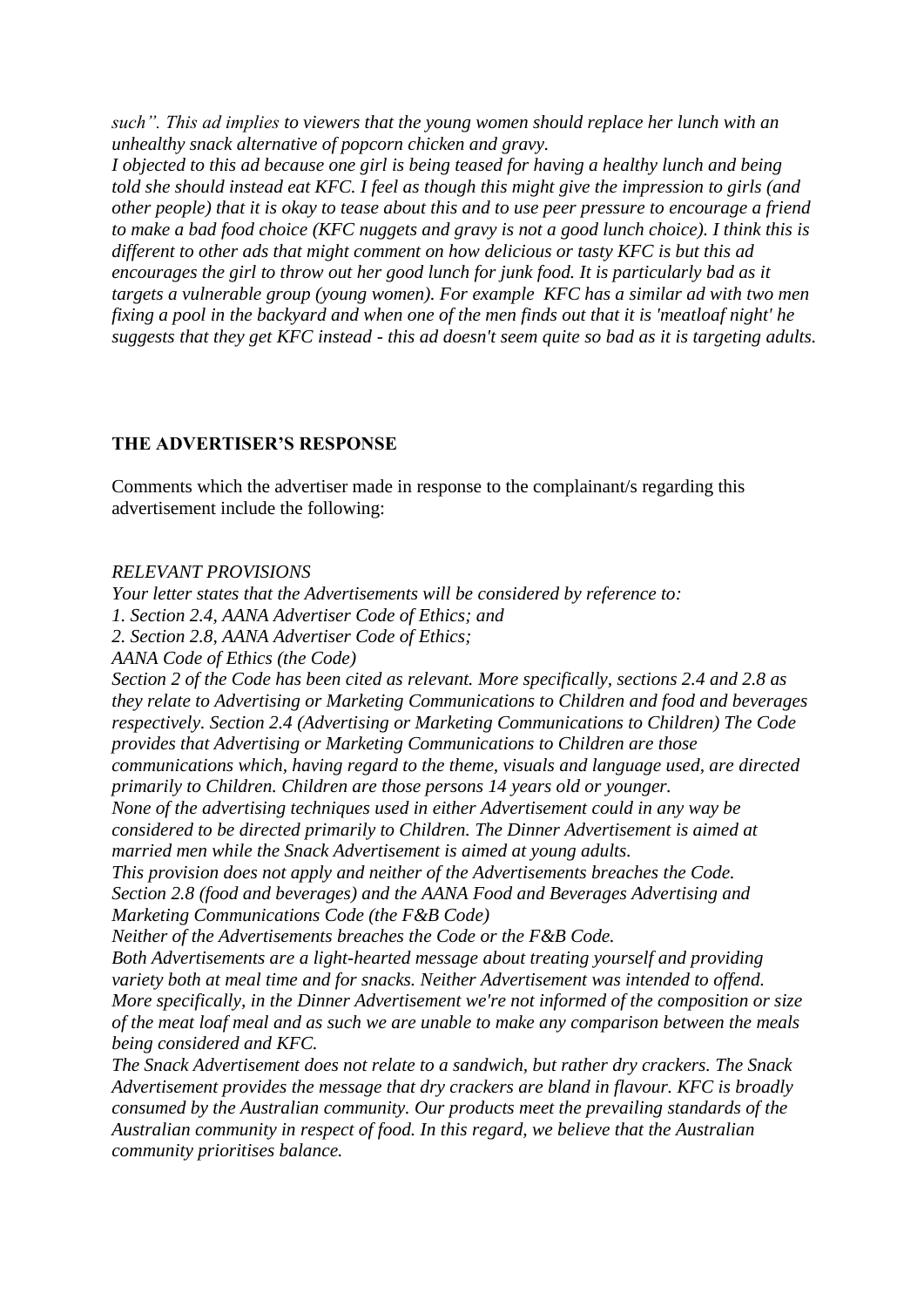*The KFC menu offers foods that can be enjoyed as an occasional treat and can easily fit into a healthy lifestyle. Nutritional information in respect of this food can be found in every store through nutritional pamphlets, on-pack and also online at www.kfc.com.au. KFC encourages all Australians to maintain a healthy and active lifestyle. In that regard, please refer to the Nutritional section on www.kfc.com.au.*

*A healthy and active lifestyle includes combining a sensible and balanced diet composed of a variety of foods from all of the main food groups, with appropriate physical activity. KFC Australia is committed to complying with all codes and applicable laws related to advertising. Yum! will continue to ensure that its advertisements do not offend prevailing community standards.*

## **THE DETERMINATION**

The Advertising Standards Board ("the Board") considered whether this advertisement breaches the AANA Food and Beverages Advertising and Marketing Communications Code (the Food Code) and Section 2 of the AANA Advertiser Code of Ethics (the "Code").

The Board reviewed the advertisement and noted the advertiser"s response.

The Board noted the complainants' concerns that the advertisement makes fun of eating healthy food and encourages eating fast food.

The Board considered Section 2.1 of the Food Code which states: "Advertising or Marketing Communications for Food or Beverage Products shall be truthful and honest, shall not be or be designed to be misleading or deceptive or otherwise contravene Prevailing Community Standards, and shall be communicated in a manner appropriate to the level of understanding of the target audience of the Advertising or Marketing Communication with an accurate presentation of all information including any references to nutritional values or health henefits<sup>"</sup>

The Board noted that in the advertisement a woman is encouraged by her alter ego to give her crackers to the birds and buy some popcorn chicken instead.

The Board noted that the advertisement makes no suggestion about the nutrient profile of the product advertised or the alternative, in this case crackers. The Board considered that the advertisement was not suggesting that KFC should be bought every day, or that it was a healthy option.

The Board considered that advertising a product in preference to crackers was not contrary to prevailing community standards as the advertisement does not suggest that that KFC is healthier than the other product – simply that it is tastier or more likely to be thought so by the woman. The Board determined that the advertisement did not breach section 2.1 of the Food Code.